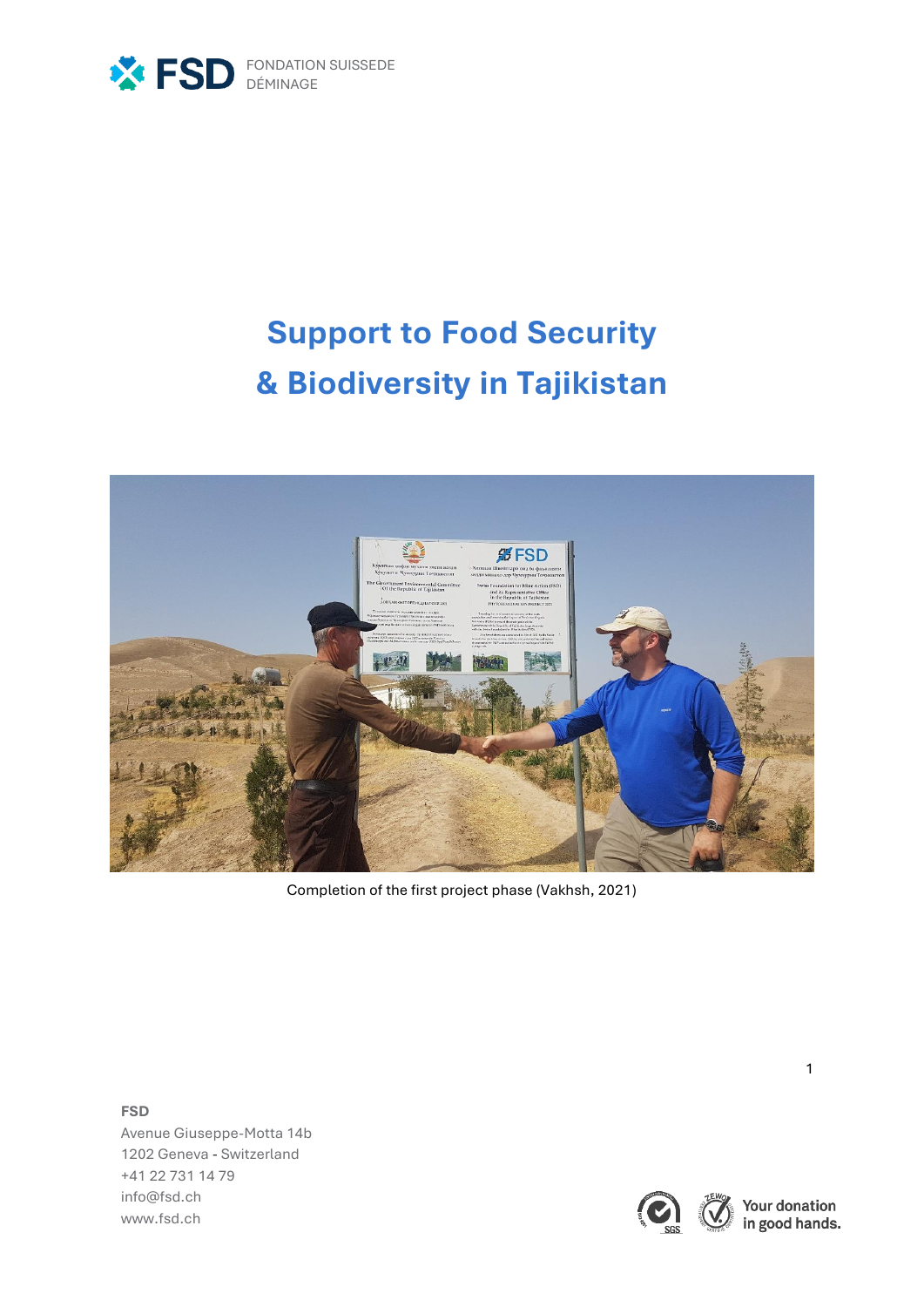

## **EXECUTIVE SUMMARY**

#### **Context**

FSD is a humanitarian NGO that is specialized in mine action and environmental remediation. FSD has been working in Tajikistan since 2003. During this time, the organization's deminers have released more than 11 million  $m<sup>2</sup>$  of mine and unexploded ordnance contaminated land back to communities and destroyed 820 tons of obsolete stockpiles of weapons and ammunition.

FSD's current project in Tajikistan, which started in 2016, involves cleaning up land contaminated with pesticides. Exposure to pesticides has been correlated with a series of negative health effects, various types of birth defects and cancers. Unfortunately, Tajikistan remains to date as not just the poorest country, but also the most vulnerable to climate shocks in the Central Asian region. The root causes of this can be found in the country's unsustainable agricultural practices and poor infrastructure; local authorities also lack the resources and expertise to tackle these issues adequately. FSD seeks to increase its existing environmental remediation activities to provide assistance in complementary sectors such as sustainable irrigation, protection of soil bio-diversity and food security.

#### Project Summary

Throughout this proposed intervention, FSD aims to support Tajikistan's commitment to sustainable development through resilience against climate change, increased food security and the depollution and protection of agricultural and pastoral land. Activities will include the removal of contaminated soil, planting of trees and shrubs and the rehabilitation and construction of greenhouses and irrigation systems. Communities will also be educated to operate and maintain these systems under their own self-sufficiency. In parallel, risk awareness campaigns will be conducted in affected communities to improve knowledge of nutrition and safe food chains.

#### Funding

FSD already has a well-established footprint and HQ team in Dushanbe where all its Central Asia operations are managed from. This includes its own vehicles and systems for procurement, logistics, financial management and maintenance. Therefore, the required funding and resources needed for this initiative would be light in comparison to a newly established project. The project would contribute only a small fraction of the office rental and day-to-day office costs (internet, heating, electricity etc.) This means that a large proportion of money raised will go directly to beneficiaries and projects results providing value for money.

#### Duration

The activities are planned to complement an intervention that FSD implements for the United Nations Environment Program (UNEP) and the Swiss Development Cooperation (SDC), which is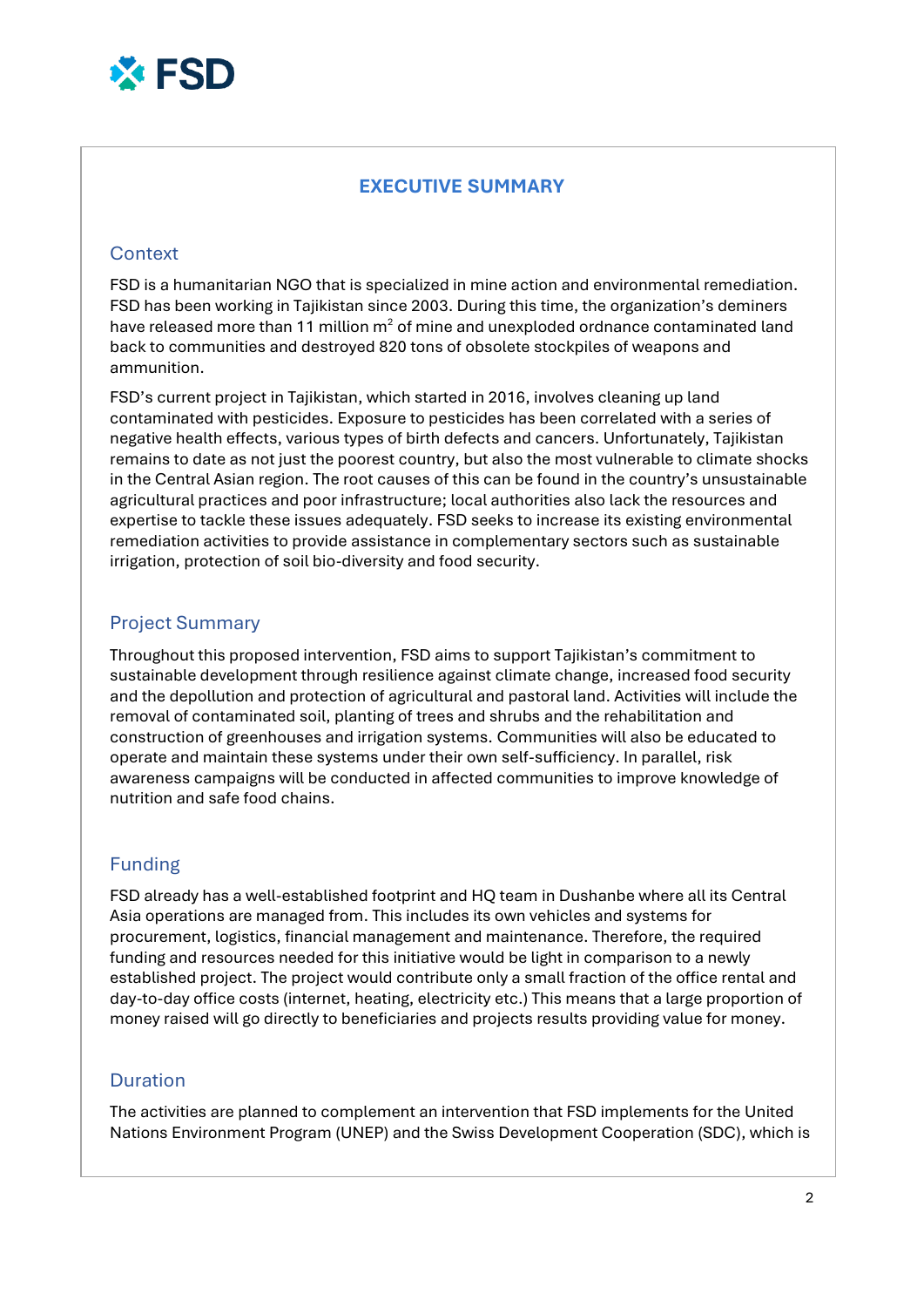

scheduled for 24 months from 01 March, 2022. The amount of funding raised will define the extent and duration of the activities.

# **DETAILED PROPOSAL**

#### **1 - Situation**

The Central Asian region contains some of the most contaminated land in the world. Multiple countries in this area have been, and continue to be heavily mined for uranium, heavy metals, and other resources. Poor environmental management of these activities has left areas of severe radiological and toxic pollution. A significant source of contamination, especially in Tajikistan, includes the legacy from the extensive use of DDT (Dichlorodiphenyltrichloroethane) based insecticides in the 1950s. Almost half the world's obsolete pesticide stockpiles remain in the former Soviet Union and particularly in the Central Asian states. Along with the collapse of the Soviet Union, the monitoring and maintenance of these pesticide stockpiles ended.

#### 1.1 - Health risk

This contamination of land with Persistent Organic Pollutants (POPs) represents a significant health risk to humans and animals. Exposure to POPs correlates with a series of negative health effects, ranging from problems with the nervous, immune, reproductive and endocrine systems, to various types of birth defects and cancers. The longevity of DDT is shown, for example, in the breast milk of Tajik women; the permissible concentration exceeds the limit value many times over in several studies. $^{\rm 1}$ 

Contamination can affect humans through multiple pathways, including leachate from mining waste soil heaps entering water sources, legacy contaminants present in buildings now used for human habitation and airborne particulates from unmanaged storage facilities. POPs are drawn into the root structures and tissues of several plants (including agricultural crops) and they represent a threat to human health via the food chain.

#### 1.2 - Food insecurity

1

Tajikistan remains dependent on imports for several foodstuffs and although the agricultural capacity of the country has grown recently (estimated at 8% a year between 2000-2008), this growth has been accompanied by a 40% increase in population since the 1990s, increasing demand for food and elevating prices.<sup>2</sup>

Unsustainable farming practices in the agricultural sector has made food insecurity a growing problem for many people in the rural areas of Tajikistan. Farmers often rely on soviet era machinery and production systems which are not sustainable in terms of land management practices. This contributes heavily to Tajikistan being the poorest country in Central Asia. In

 $^1$  Ulugov, Umidjon Amonovich, Lyudmila Sergeevna Bobritskaya, and Julia Sinitsky. "Inventory of obsolete pesticide warehouses in Tajikistan and implications for removal of contaminated soil."Journal of Health and Pollution 8.17(2018): 1-5.

<sup>2</sup> Akramov, K and Shreedhar, G, "Economic Development, external shocks and food security in Tajikistan", International Food Policy Research Institute Discussion paper 01163, (March 2012): 1-2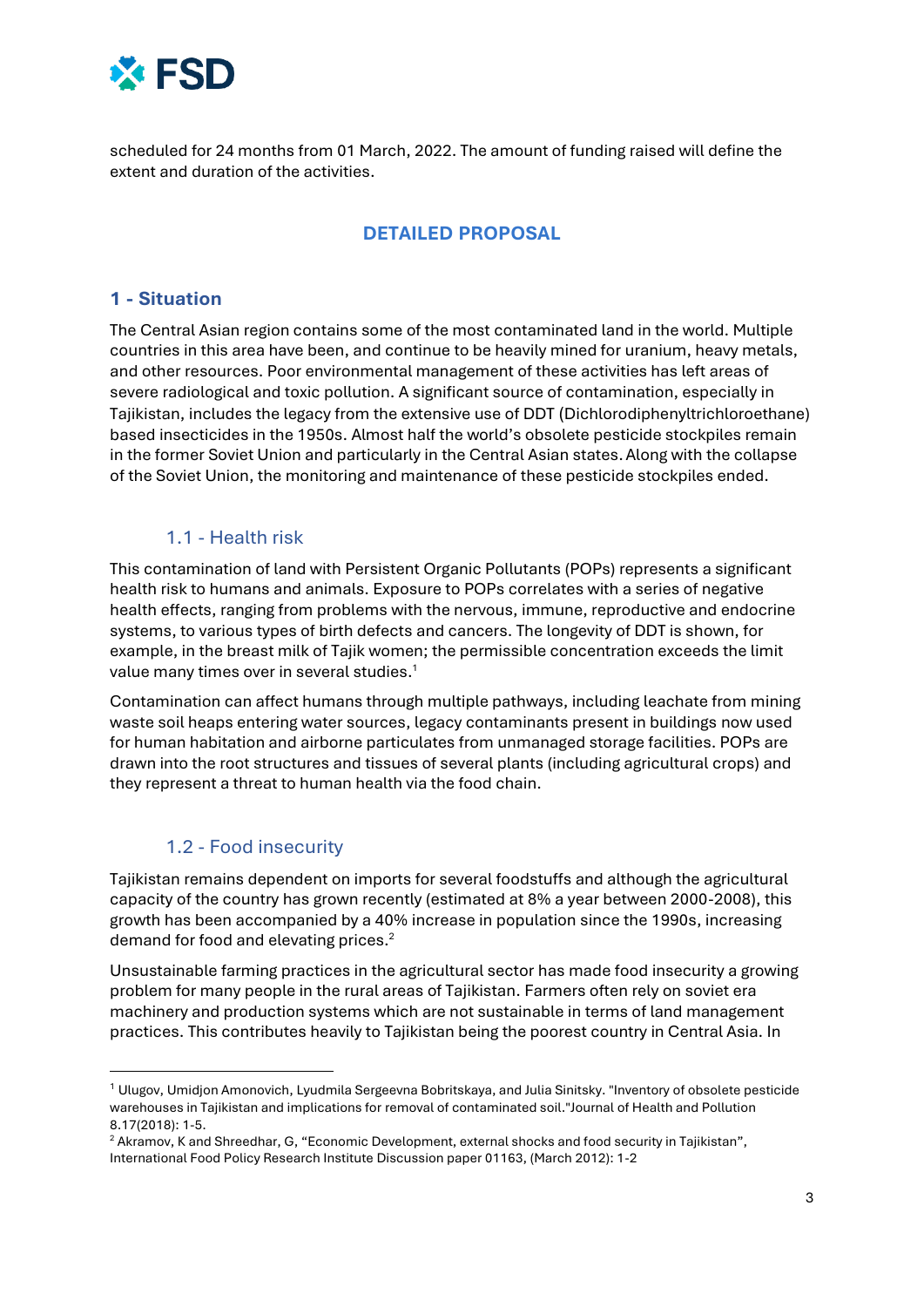

rural areas, where agriculture remains vital to many livelihoods but is under-resourced and poorly supported, people are even more disproportionately poor.

### 1.3 – Climate extremes

Rural populations are threatened by the legacy of pesticide contamination, food insecurity and the growing impact of climate change, a threat to which the farming systems of Tajikistan are particularly vulnerable. In recent World Food Programme reporting, Tajikistan was even listed as the most vulnerable country to climate shocks of all the European/Central Asian (ECA) states analysed. <sup>3</sup> Unsustainable agricultural practices and poor infrastructure lead to issues of land degradation, inefficient use of water resources and poor livestock management.

Four out of five food insecure people in the world live in countries that are prone to climaterelated disasters and have high levels of environmental degradation.<sup>4</sup> Their lives are made harder by floods, drought and storms that destroy assets, land, livestock, crops and food supplies, making it more difficult for people to reach food markets, to grow and sell products and to develop sustainable social networks.

Climate risks further combine with conflict, gender inequalities, environmental degradation, poor access to health services, sanitation and education, population growth and weak markets, all of which further drive hunger and malnutrition. The poorest people are therefore more exposed to climate risks than average populations and lose much more of their wealth when hit by climate-related shocks.<sup>5</sup>

# **2 – FSD in Tajikistan**

1

FSD has over 25 years' experience of clearing explosive hazards in challenging post-conflict and post-disaster environments. Throughout the last decade FSD expanded its work to include the protection and clearance of land in underdeveloped countries of all toxic, chemical and persistent organic pollutants (POPs).

FSD's experience of working in difficult and remote parts of the world, combined with its knowledge of land clearance and remediation, places FSD in an ideal position in affected, and often vulnerable, communities. This gives FSD the opportunity to develop programmes to enhance socio-economic recovery and livelihoods connected to that land and also to help those communities build secure environments where food production and cultivation of land are protected from the effects of climate change.

In Tajikistan, FSD's well-established programme has been involved in the remediation and protection of a Uranium tailings site in Chkalovsk, and the large-scale remediation of organic pesticide soil contamination in several villages in the south, an effort which had a strong element of social engagement and community education.

<sup>3</sup> World Food Programme Inception report FP067: Building climate resilience of vulnerable and food insecure communities through capacity strengthening and livelihood diversification in mountainous regions of Tajikistan, March 2021.

<sup>4</sup> FAO. 2015. The State of Food Insecurity in the World. Meeting the 2015 international hunger targets: taking stock of uneven progress. http://www.fao.org/3/ a4ef2d16-70a7-460a-a9ac-2a65a533269a/i4646e.pdf.

<sup>5</sup>World Bank. 2015. Shock Waves: Managing the Impacts of Climate Change on Poverty, https://openknowledge.worldbank.org/handle/10986/22787.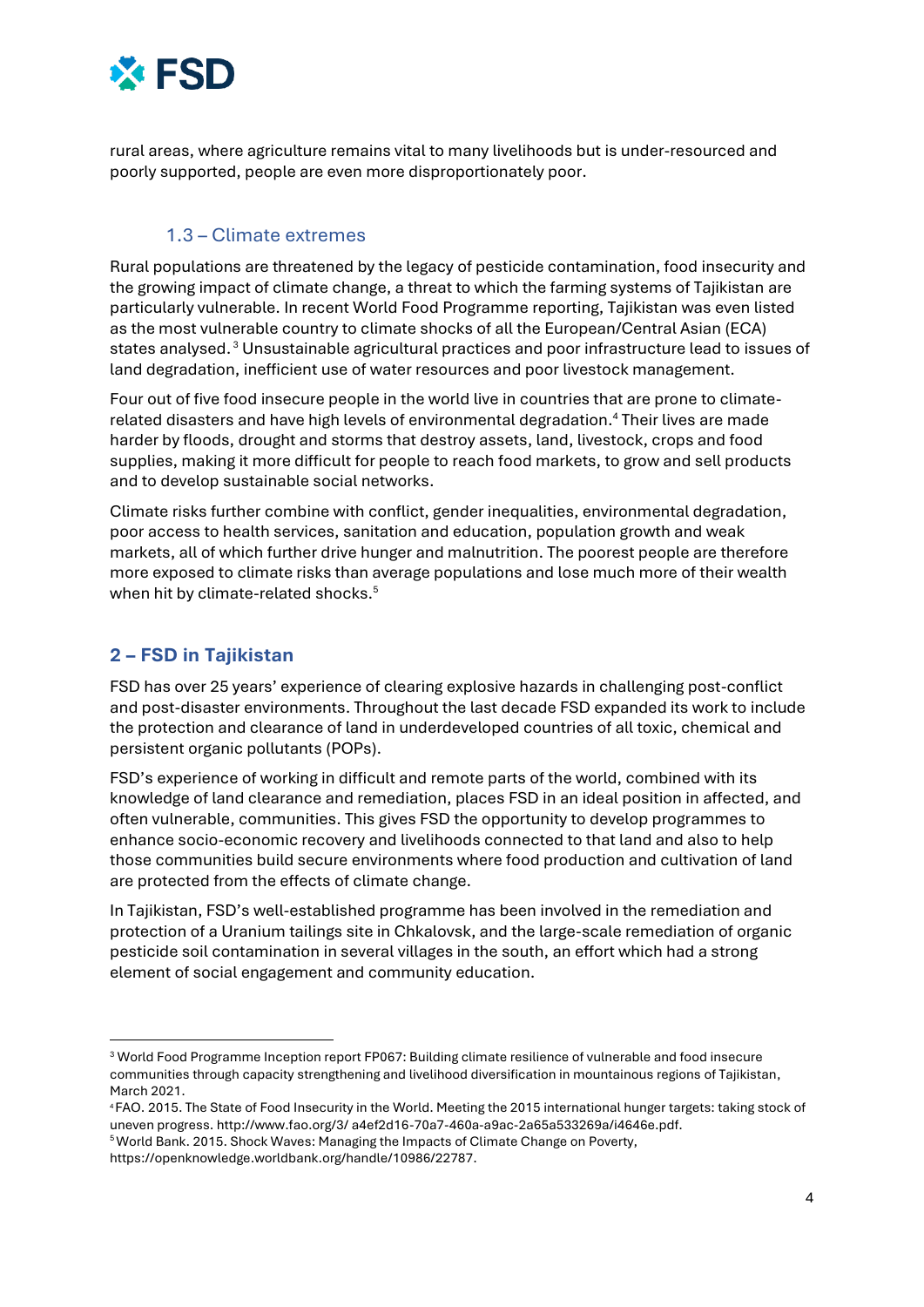

Throughout this project, particular care was taken to integrate the views and needs of the local community. Tajikistan remains a major focus of environmental efforts for FSD, and work continues with UNEP and FAO in ongoing POP remediation work in affected villages and in the stabilisation of legacy pesticide stores in this region. In particular, work has involved the renovation of infrastructure and remediation of contamination at the major pesticide storage facility of Vakhsh in the southwest of the country.

#### **3 - Planned intervention**

This project will contribute to sustainable development in Tajikistan through the removal of legacy pollution within communities and the enhancement of food production systems and agriculture. This will also increase food security and nutrition and protect soil biodiversity, irrigation systems and food chains in vulnerable communities.

# 3.1 - Depollution and protection of land

To reduce the threat and risk from pesticide contamination in priority communities and locations, rapid environmental risk assessments (REAs) will be conducted, in line with international best practice and Basel, Rotterdam and Stockholm convention methodology. This will be done in coordination with the Tajik Committee for Environmental Protection and all activities will be integrated with the country's waste management strategy.

Contaminated soil will be physically removed from affected sites and transferred to the central Tajik waste repository in Vakhsh. Trees and shrubs will be planted in remediated areas to increase soil stability and to trial absorption and phyto-remediation of residual low level POP remnants<sup>6</sup>.

Risk awareness education sessions will also be conducted in affected communities to improve knowledge of nutrition and safe food production and harvesting. In addition to this, FSD will work closely with local academics and Swiss based universities (EPFL) in order to carry out bench mark trails and research to monitor performance of remediation efforts. Work will also be coordinated closely with community focal groups to maintain knowledge and to increase local participation.

#### 3.2 - Increased Food Security

1

Survey and coordination with national authorities will help to identify priority areas for food production and education, particularly in those areas vulnerable to climate changes and natural disasters (mountainous and flood affected areas).

FSD will then work with those communities to construct communal greenhouse facilities with drip irrigation or rehabilitate existing ones in order to help those communities grow sustainable crops, fruit and vegetables. Improvements in farming techniques, infrastructure or crop rotations will also be matched with an element of social engagement and education which can help to empower local people to achieve better nutrition rather than simply enabling them to grow more crops.

<sup>6</sup> Hine, R (ed), *The Oxford Dictionary of Biology, Eighth edition,* (Oxford: Oxford University Press, 2002)